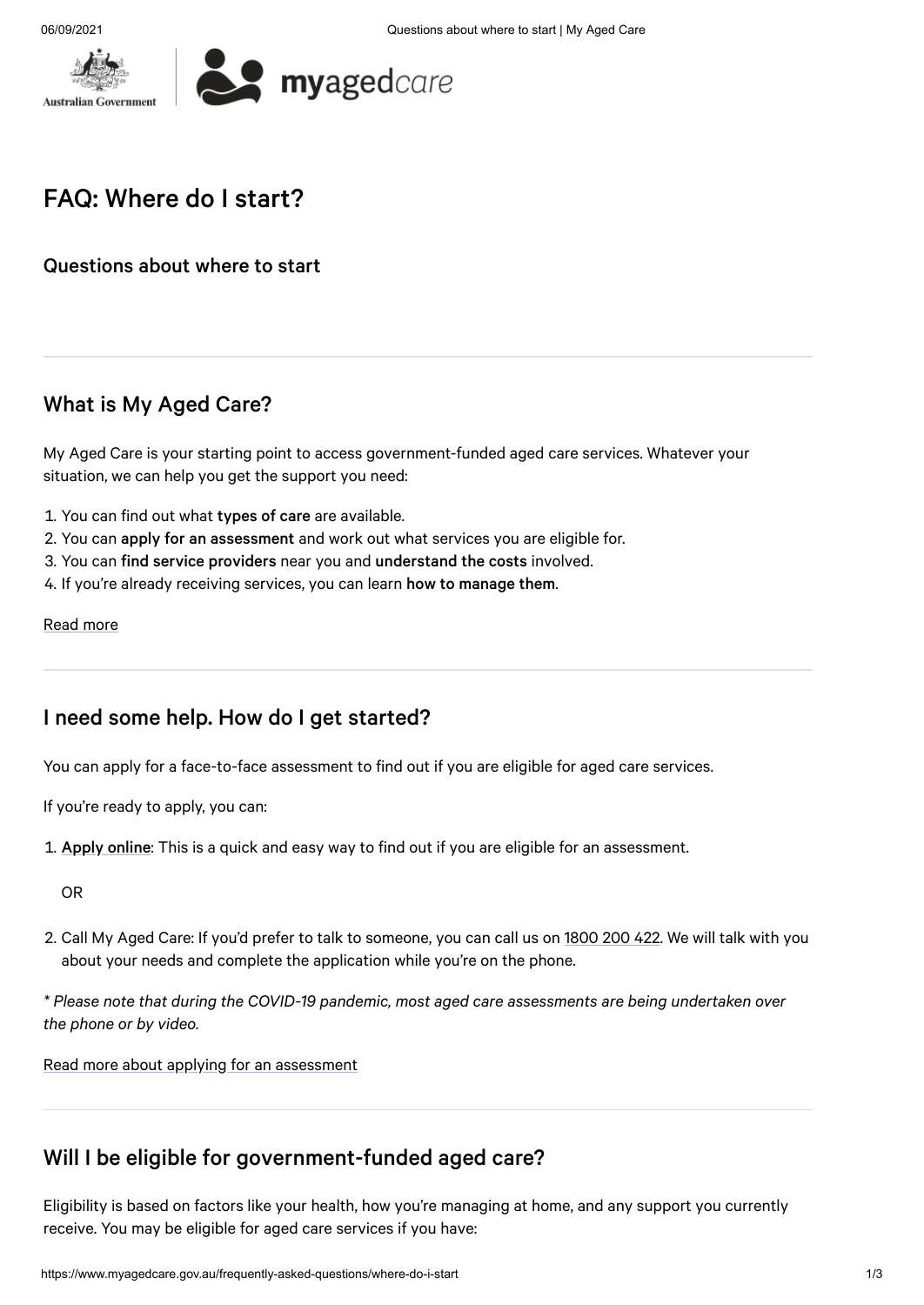- $\Omega$ noticed a change in what you can do or remember
- $\circ$ been diagnosed with a medical condition or reduced mobility
- $\circ$ experienced a change in family care arrangements
- $\circ$ experienced a recent fall or hospital admission,

#### and are:

 $\circ$ 65 years or older (50 years or older for Aboriginal or Torres Strait Islander people).

To know for sure if you are eligible, you will need to have an assessment.

Find out how to apply for an [assessment](https://www.myagedcare.gov.au/am-i-eligible)

#### If I'm not eligible for [government-funded](#page-1-0) aged care, are there other

### options?

<span id="page-1-0"></span>Yes, there are. If you're not eligible for services, you may be able to access support through a provider that isn't government-funded. If you choose one of these providers you will need to pay the full cost of your care. Then, if your circumstances change in the future, you can be [reassessed](https://www.myagedcare.gov.au/assessment/when-get-reassessed) for support through My Aged Care.

Read more about non [government-funded](https://www.myagedcare.gov.au/non-government-funded-providers) providers

#### Is an aged care home [my only option?](#page-1-1)

<span id="page-1-1"></span>No, there are more options. An aged care home is one of many services that can help you maintain a good quality of life as you get older. There are also services to help you live independently in your own home. The type of care available to you depends on your needs.

Read more [about](https://www.myagedcare.gov.au/types-care) types of care

#### I'm not [comfortable](#page-1-2) calling My Aged Care. Can someone do it on my

#### behalf?

<span id="page-1-2"></span>Yes, but we need to get your consent first. This involves registering the person as your representative. This process can be as simple as contacting My Aged Care together, the first time you call.

Read more about setting up a [representative](https://www.myagedcare.gov.au/my-aged-care-representatives)

# I want to apply for My Aged Care but English isn't my first language. Is there support [available?](#page-2-0)